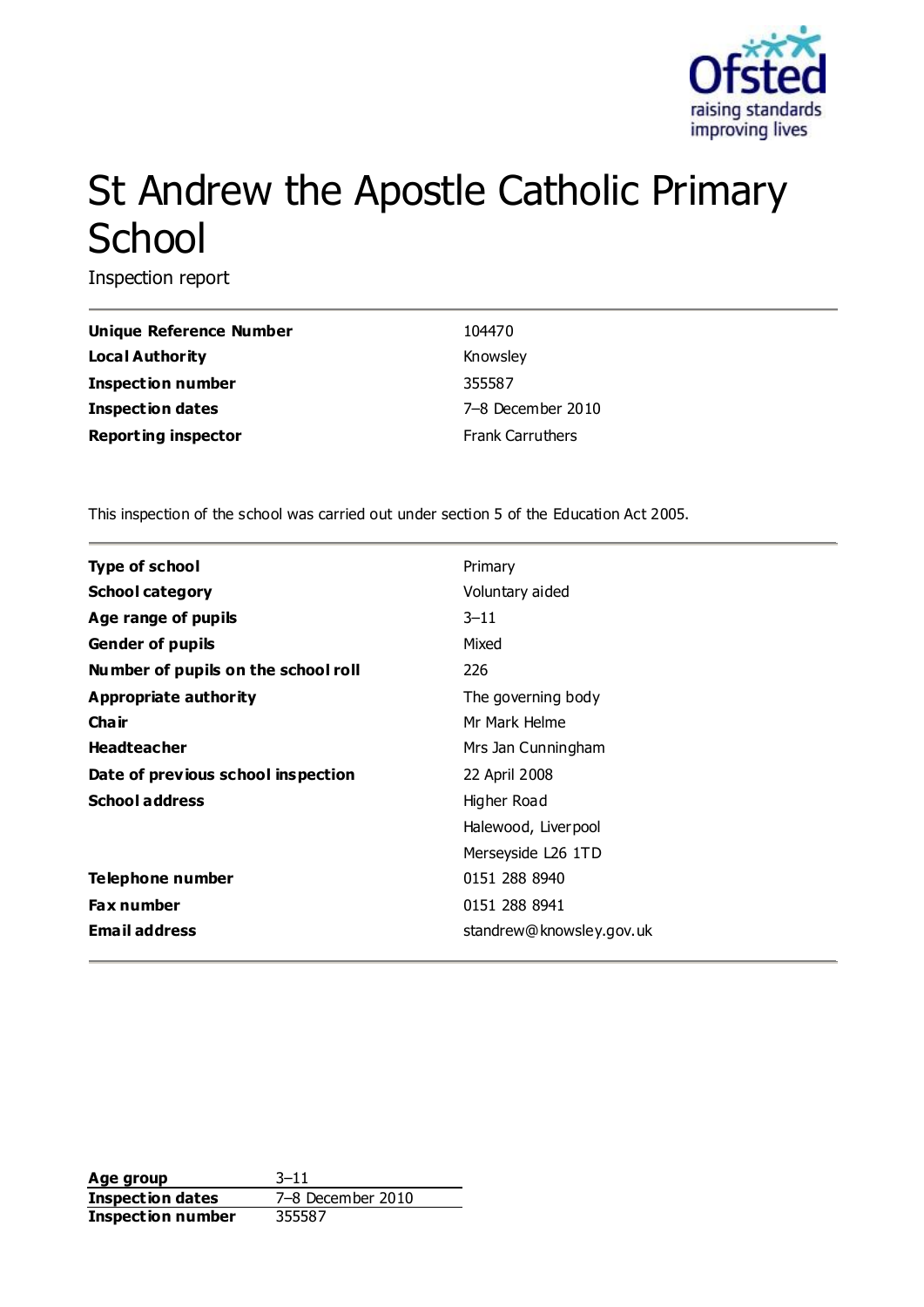The Office for Standards in Education, Children's Services and Skills (Ofsted) regulates and inspects to achieve excellence in the care of children and young people, and in education and skills for learners of all ages. It regulates and inspects childcare and children's social care, and inspects the Children and Family Court Advisory Support Service (Cafcass), schools, colleges, initial teacher training, work-based learning and skills training, adult and community learning, and education and training in prisons and other secure establishments. It assesses council children's services, and inspects services for looked after children, safeguarding and child protection.

Further copies of this report are obtainable from the school. Under the Education Act 2005, the school must provide a copy of this report free of charge to certain categories of people. A charge not exceeding the full cost of reproduction may be made for any other copies supplied.

If you would like a copy of this document in a different format, such as large print or Braille, please telephone 0300 1234 234, or email **[enquiries@ofsted.gov.uk](mailto:enquiries@ofsted.gov.uk)**.

You may copy all or parts of this document for non-commercial educational purposes, as long as you give details of the source and date of publication and do not alter the documentation in any way.

To receive regular email alerts about new publications, including survey reports and school inspection reports, please visit our website and go to 'Subscribe'.

Royal Exchange Buildings St Ann's Square Manchester M2 7LA T: 0300 1234 234 Textphone: 0161 618 8524 E: **[enquiries@ofsted.gov.uk](mailto:enquiries@ofsted.gov.uk)** W: **[www.ofsted.gov.uk](http://www.ofsted.gov.uk/)**

© Crown copyright 2010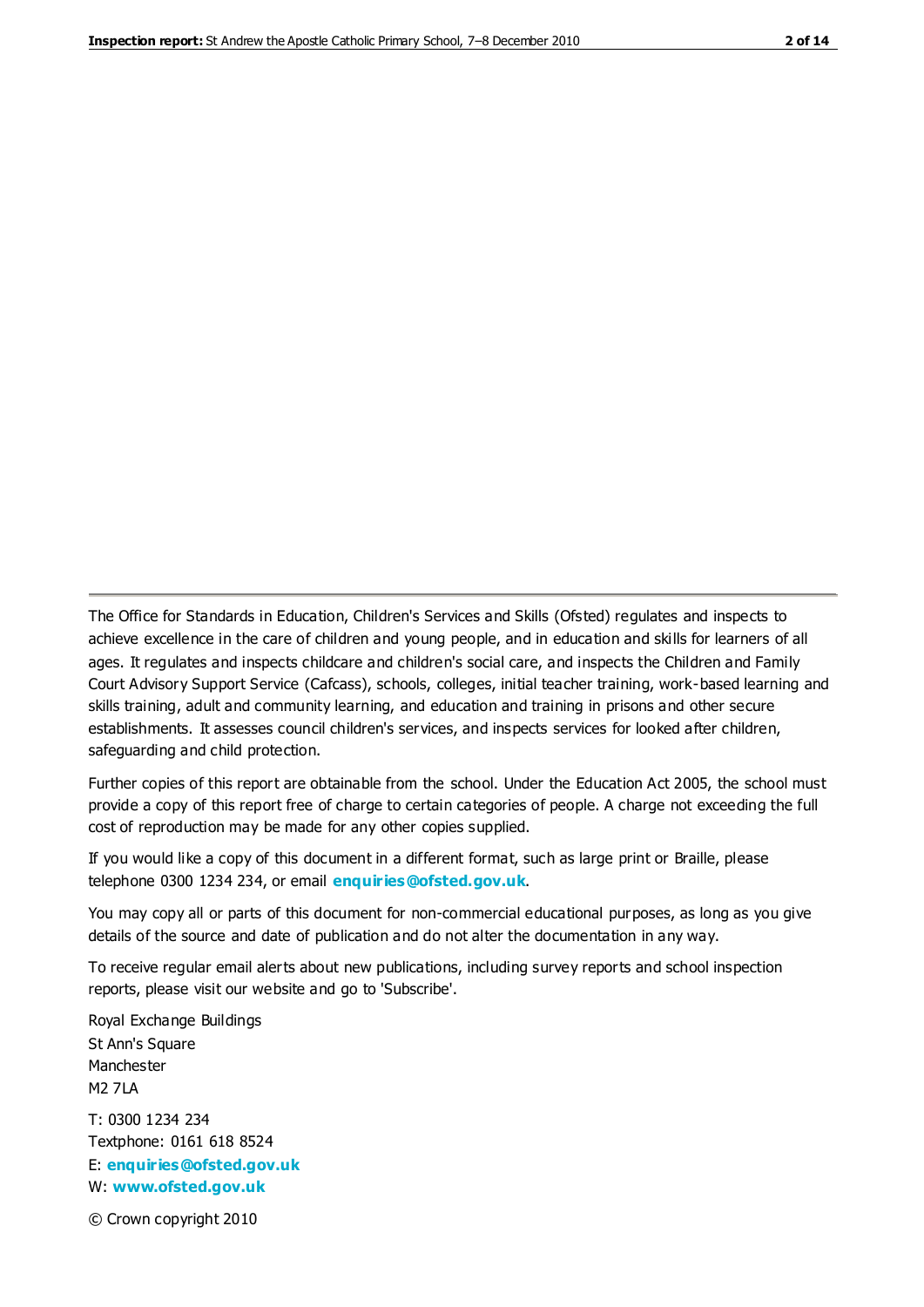# **Introduction**

This inspection was carried out by three additional inspectors. Eleven lessons or parts of lessons were observed involving 10 teachers. Meetings were held with pupils, staff, the Chair of the Governing Body and five parents and carers. Inspectors observed the school's work, and looked at pupils' books, school assessments, planning and school policies, including those concerning the safeguarding of pupils. Inspectors analysed 52 questionnaires completed by parents and carers, and 89 completed by pupils.

The inspection team reviewed many aspects of the school's work. It looked in detail at the following.

- How well pupils of all levels of ability and different needs are progressing.
- The effectiveness of the improvements made to the systems to assess pupils' progress since the last inspection.
- The quality of extended school provision, given the change of management of the after-school club.
- How robust are all aspects of safeguarding.
- How effective are leadership and management at all levels.

# **Information about the school**

St Andrews is an average sized-primary school in a suburb of Liverpool. Almost all pupils are White British. Very few are from minority ethnic backgrounds. The proportion of pupils known to be eligible for free school meals is broadly in line with the average for primary schools nationally. The proportion with special educational needs and/or disabilities is slightly above average. The school provides a breakfast club and has just taken on the management of a privately run after-school club. The school has gained the Healthy School status and follows the International Primary Curriculum.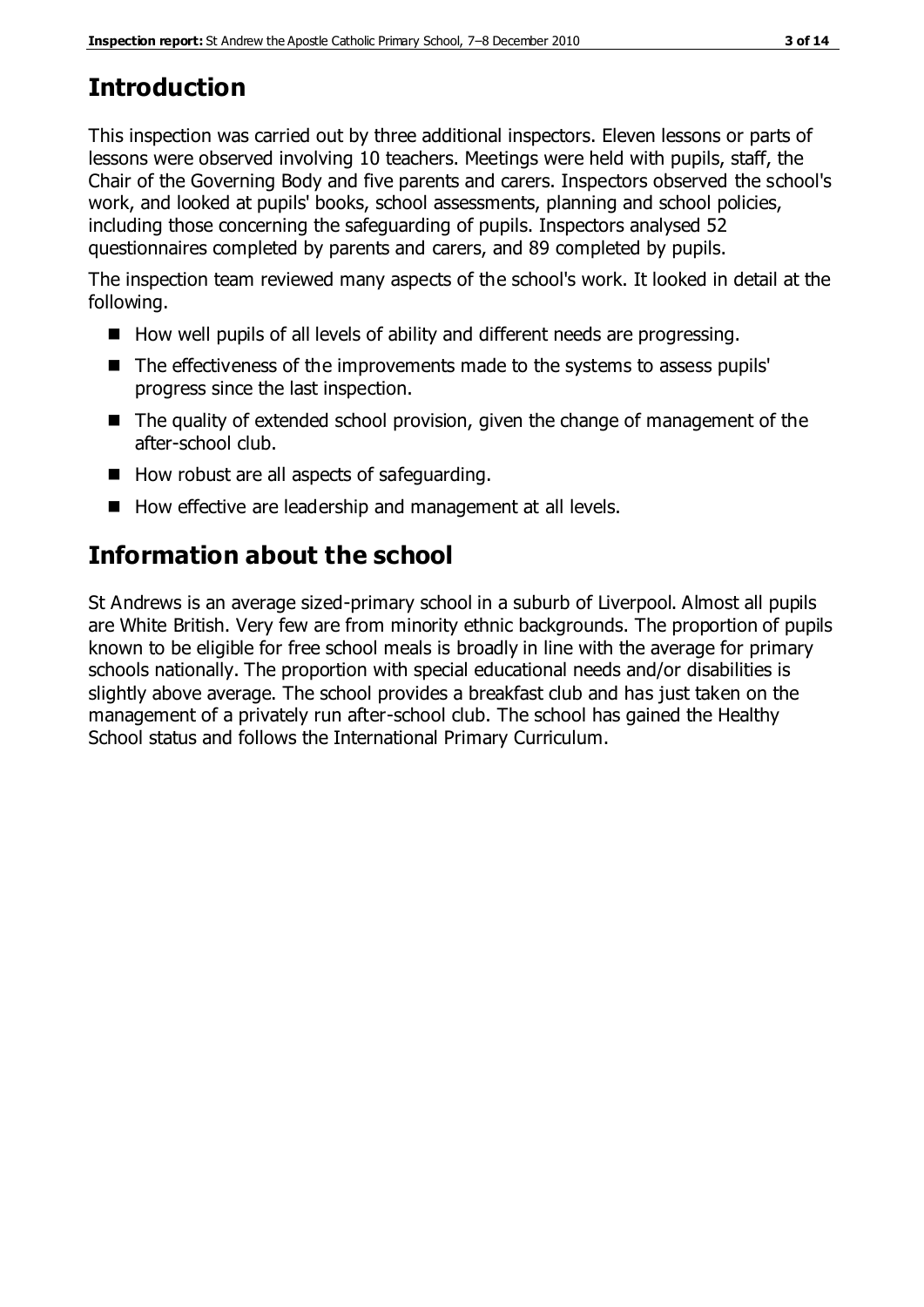**Inspection grades: 1 is outstanding, 2 is good, 3 is satisfactory, and 4 is inadequate** Please turn to the glossary for a description of the grades and inspection terms

# **Inspection judgements**

| Overall effectiveness: how good is the school? |  |
|------------------------------------------------|--|
|------------------------------------------------|--|

#### **The school's capacity for sustained improvement 2**

## **Main findings**

The school provides a good education for pupils. Some aspects of its work are outstanding. Pupils enjoy school and achieve well. On entry to the Nursery class, most children's skills are below expected levels. The skills of some children are well below expectations, especially in their personal and emotional development and communication, language and literacy. The great majority of pupils reach the expected level of attainment in English and mathematics by the time they leave the school in Year 6. This constitutes good progress. Standards in reading are above average and are higher than in writing. The school has put in place several measures to improve standards of writing, particularly that of boys, but this remains an area for further improvement. In mathematics, not enough pupils are achieving above the expected level. The pupils develop very positive attitudes to learning and the behaviour of almost all is outstanding. Pupils are polite and courteous. They take on responsibilities exceptionally well and older pupils look out for younger ones.

The quality of teaching is good overall and some lessons are outstanding. A particular improvement since the last inspection is the excellent way in which teachers use their knowledge of how pupils are progressing to improve the quality of their learning. This enables them to set work which matches the pupils' attainment and challenges them very well. The curriculum is good. There is a very good emphasis on linking subjects together to help pupils' understanding. It is enriched by an international dimension, as well as an interesting range of visits out of school and visitors to school. All aspects of care, guidance and support for pupils are excellent. Parents and carers are unanimous in their view of the school as a place that welcomes you and they particularly appreciate its family atmosphere.

The senior leadership team has been bolstered since the last inspection and, as a result, several aspects of leadership and management have improved. Of particular note are the monitoring of teaching and learning, the way the school promotes the welfare and achievement of all pupils and the partnerships it generates, both with parents and carers and with a network of other schools and agencies. All these aspects are outstanding. The school has maintained the quality of its provision and outcomes for pupils since the time of the last inspection. School leaders and the governing body successfully continue to drive forward improvement, based on accurate self-evaluation. As a result the school has good capacity for sustained improvement.

## **What does the school need to do to improve further?**

- Build on pupils' good achievement in English and mathematics by:
	- increasing all boys' interest in and enthusiasm for writing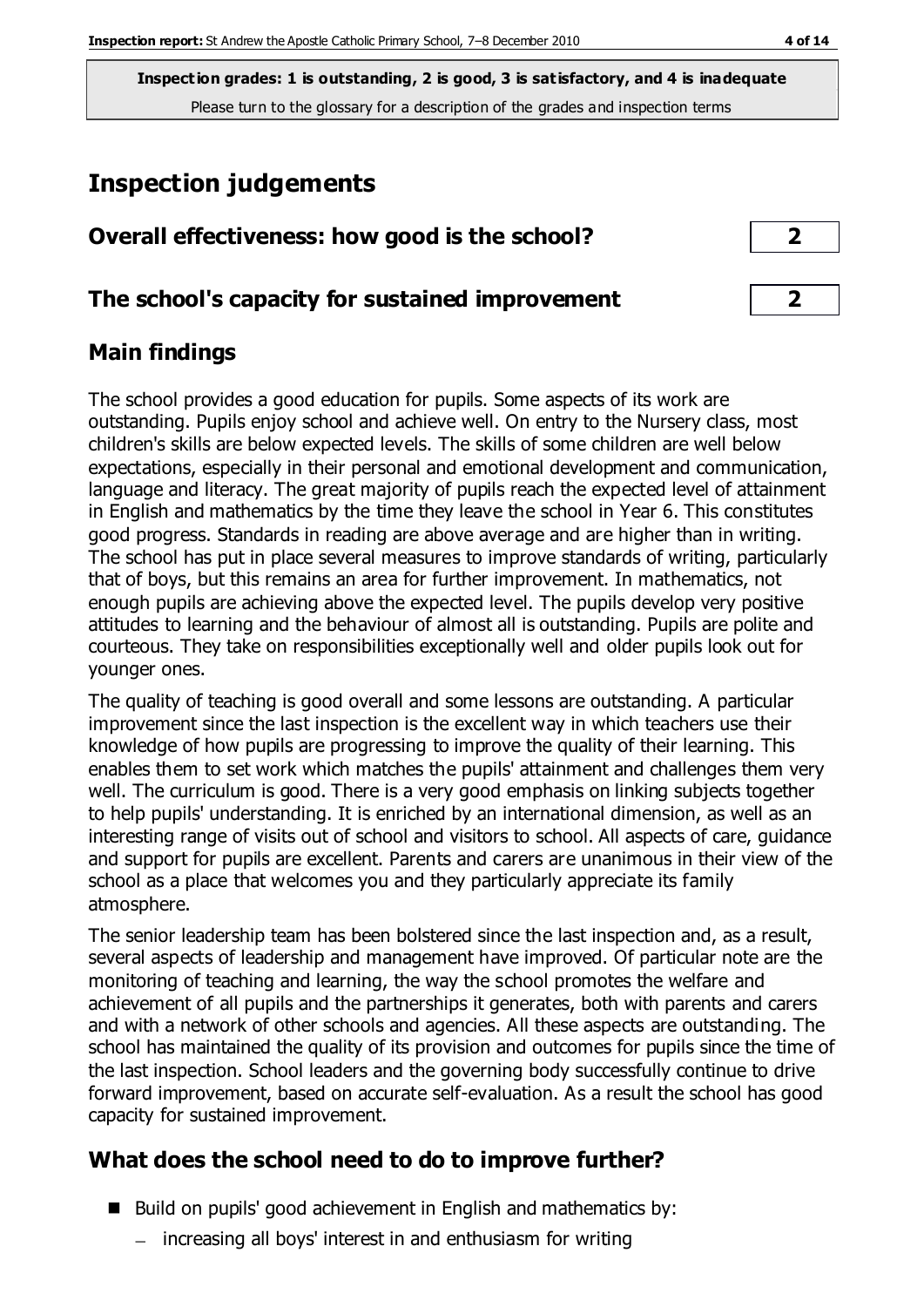**Inspection grades: 1 is outstanding, 2 is good, 3 is satisfactory, and 4 is inadequate** Please turn to the glossary for a description of the grades and inspection terms

- increasing the proportion of Year 6 pupils who reach Level 5 in mathematics.

#### **Outcomes for individuals and groups of pupils 2**



Pupils' achievement, enjoyment and learning in lessons are good. All pupils, including those with special educational needs and/or disabilities and the very few from minority ethnic backgrounds, make good progress. Pupils' excellent behaviour and their enthusiasm for learning are important factors in their achievement. They answer questions readily, cooperate with one another and work well on group tasks or independently. These good outcomes are promoted by the school's focus on encouraging pupils to be aspirational, which is evident in its slogan, 'Dream It, Believe It, Reach It'. Pupils take a pride in their work and standards of presentation in their workbooks and folders are good. Pupils' handwriting is clear and often very neat. They use punctuation and spelling with increasing accuracy. Recently introduced initiatives to develop boys' interest in writing have had a positive impact on the quality of older boys' writing, but this is not evident as yet in all year groups. In mathematics, the proportion of pupils in Year 6 reaching the expected Level 4 is in line with the average for all pupils nationally. However, the proportion reaching the higher Level 5 is below average and this is an area for improvement.

Pupils are keen to take on responsibilities in school and to support work in the wider community. Fund-raising for overseas projects is a regular feature and pupils talk enthusiastically about what they have done. The 'Green Knights' help to keep the school environmentally friendly. The school council provides a clear voice for pupils, and school prefects are particularly proud of their roles around school and of helping younger pupils. They are considerate towards one another. The very few who display challenging behaviour are given very good support so that they continue to benefit from their schooling. Attendance is above average and pupils are punctual to school. Pupils have a good understanding of how to stay safe and how to lead a healthy and fit lifestyle. These aspects are promoted well by the school through the curriculum and after-school clubs. Pupils' spiritual, moral, social and cultural development is good, promoted very well by the school's ethos.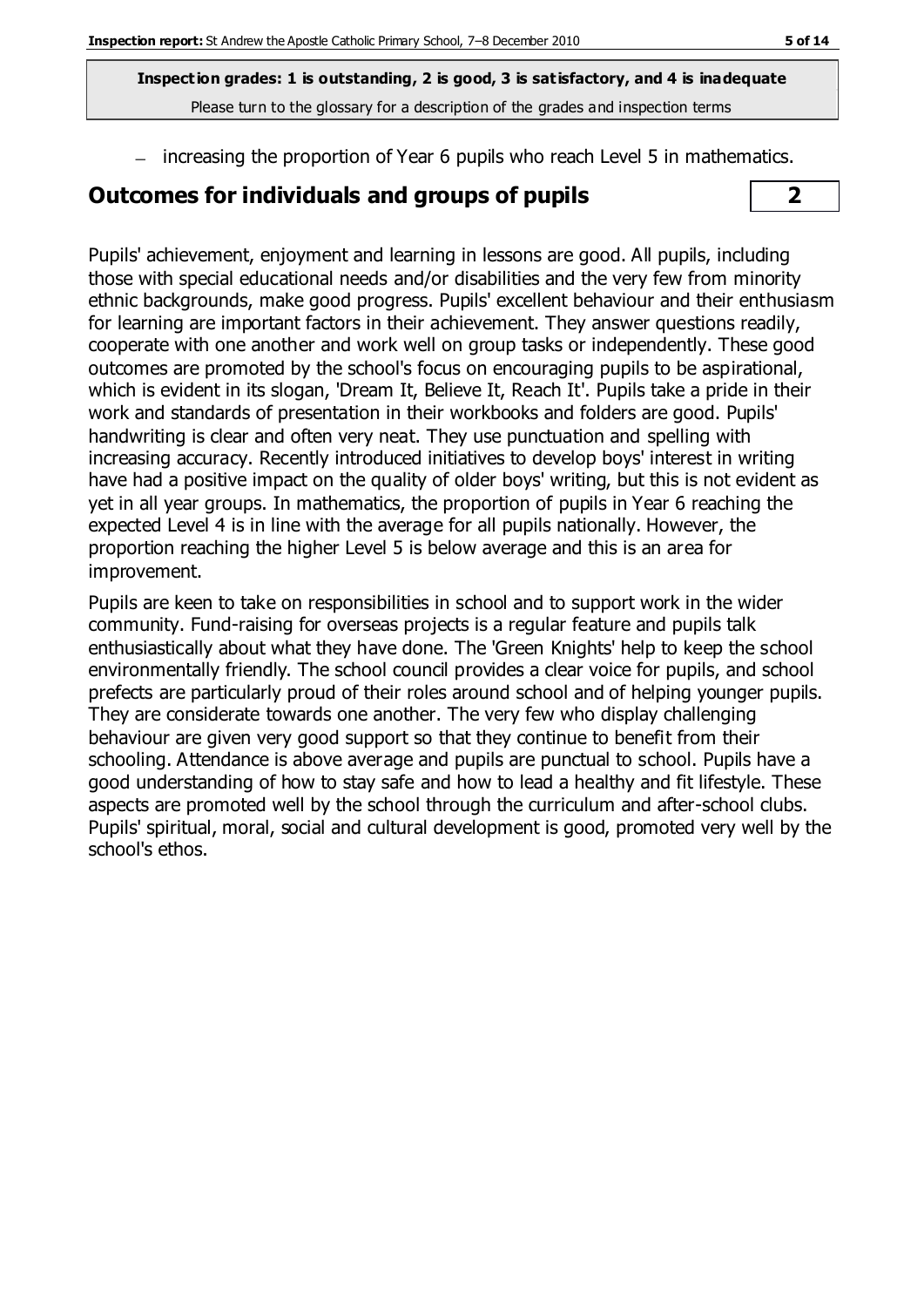**Inspection grades: 1 is outstanding, 2 is good, 3 is satisfactory, and 4 is inadequate**

Please turn to the glossary for a description of the grades and inspection terms

These are the grades for pupils' outcomes

| Pupils' achievement and the extent to which they enjoy their learning                                                     | $\overline{\mathbf{2}}$ |
|---------------------------------------------------------------------------------------------------------------------------|-------------------------|
| Taking into account:<br>Pupils' attainment <sup>1</sup>                                                                   | 3                       |
| The quality of pupils' learning and their progress                                                                        | $\mathcal{P}$           |
| The quality of learning for pupils with special educational needs and/or disabilities<br>and their progress               | $\mathcal{P}$           |
| The extent to which pupils feel safe                                                                                      | $\mathbf{2}$            |
| Pupils' behaviour                                                                                                         | 1                       |
| The extent to which pupils adopt healthy lifestyles                                                                       | 2                       |
| The extent to which pupils contribute to the school and wider community                                                   |                         |
| The extent to which pupils develop workplace and other skills that will contribute to<br>their future economic well-being |                         |
| Taking into account:<br>Pupils' attendance <sup>1</sup>                                                                   |                         |
| The extent of pupils' spiritual, moral, social and cultural development                                                   | 2                       |

<sup>1</sup> The grades for attainment and attendance are: 1 is high; 2 is above average; 3 is broadly average; and 4 is low

## **How effective is the provision?**

Teaching is good. Teachers' planning is consistently clear and their excellent use of assessment supports pupils' learning extremely well. Relationships between staff and pupils are very positive and pupils gain a good understanding of what their targets are and how to achieve them. In the best lessons, the teacher uses questioning extremely well. For example, during a whole-class introduction to the subject of points of the compass and coordinates, the teacher challenged the more able, while at the same time aimed questions at other groups that would also challenge them. In another lesson, a particularly talented mathematician was given a task appropriate to his needs. A clear marking policy is consistently followed throughout the school so that pupils know how to improve their work. The curriculum is very well designed to interest all pupils and to support individuals or groups of pupils who have particular needs. There are several intervention strategies in reading, writing and mathematics, in which teachers and teaching assistants use their specialist training to provide very effective support. The curriculum also promotes pupils' personal development very well. Regular opportunities for pupils to discuss social and moral issues, for example, in relation to disability or cultural diversity, are very well planned and promote tolerance very well.

Outstanding care, guidance and support provide the foundation upon which pupils thrive academically and personally. The role of the learning mentor, especially in helping the more vulnerable children, is very valuable in these aspects of the school. Pupils and their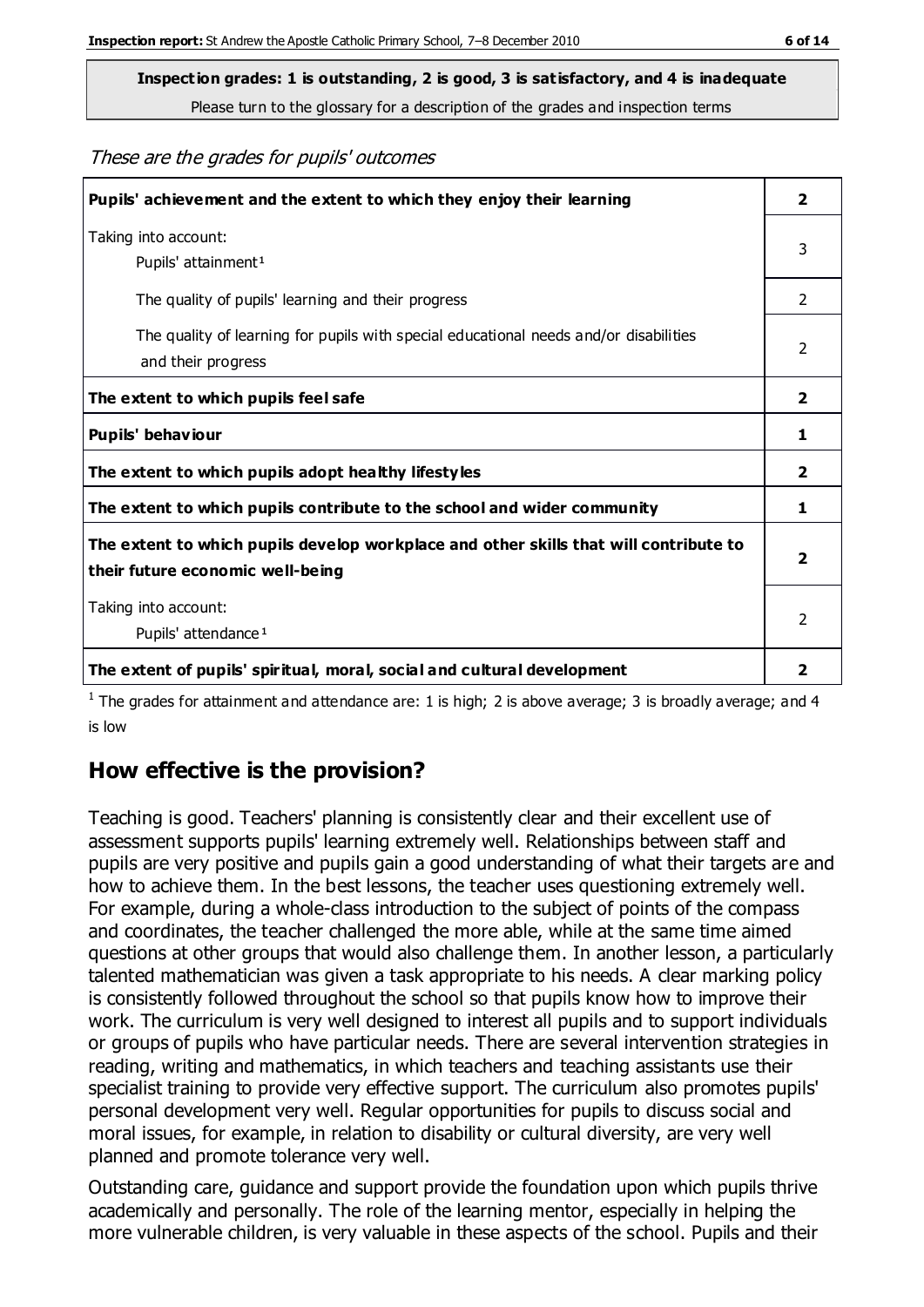**Inspection grades: 1 is outstanding, 2 is good, 3 is satisfactory, and 4 is inadequate** Please turn to the glossary for a description of the grades and inspection terms

parents or carers know there is always the opportunity to raise any concerns with staff. They are consulted on a regular basis, for example, on the current transfer of responsibility for the after-school club from a private provider to the school. Both the breakfast and after-school clubs provide very good quality care, and activities that pupils enjoy and parents and carers appreciate. The school is keen to develop its extended school provision.

These are the grades for the quality of provision

| The quality of teaching                                                                                    |  |
|------------------------------------------------------------------------------------------------------------|--|
| Taking into account:<br>The use of assessment to support learning                                          |  |
| The extent to which the curriculum meets pupils' needs, including, where relevant,<br>through partnerships |  |
| The effectiveness of care, guidance and support                                                            |  |

## **How effective are leadership and management?**

All aspects of leadership and management are at least good. The headteacher provides outstanding leadership in improving teaching, learning and the overall performance of the school. She is a very good role model for other members of the senior leadership team. Thanks to good opportunities for professional development, subject coordinators make an increasingly effective contribution to the work of the school. The headteacher has a high profile in the network of local schools and this increases the value of these excellent partnerships for the school. Staff benefit from well-organised programmes of professional development and pupils often take part in events with other schools that promote well their cultural development. Excellent partnerships with parents and carers have a similarly very positive impact on the effectiveness of the school. The governing body promotes the strategic development of the school well. It is involved in all aspects of planning. Members of the governing body have strong links with different year groups and are closely involved in the school's activities.

Equality of opportunity is promoted outstandingly well. Senior staff monitor and track the performance of all pupils exceptionally rigorously to ensure that no pupil underachieves. They also keep a watchful eye on how well pupils relate to and support those amongst them who are more vulnerable. Strategies to tackle discrimination are outstandingly successful. Regular risk assessments and thorough child protection measures, including the safe recruitment of staff, mean safeguarding procedures are good. The school's work to promote community cohesion is good. For example, the school takes the opportunity to visit different places of worship to help pupils' awareness of other cultures and faiths. Senior staff have plans to promote links with schools that have a different ethnic mix to help to extend even further pupils' understanding of cultural diversity in society today.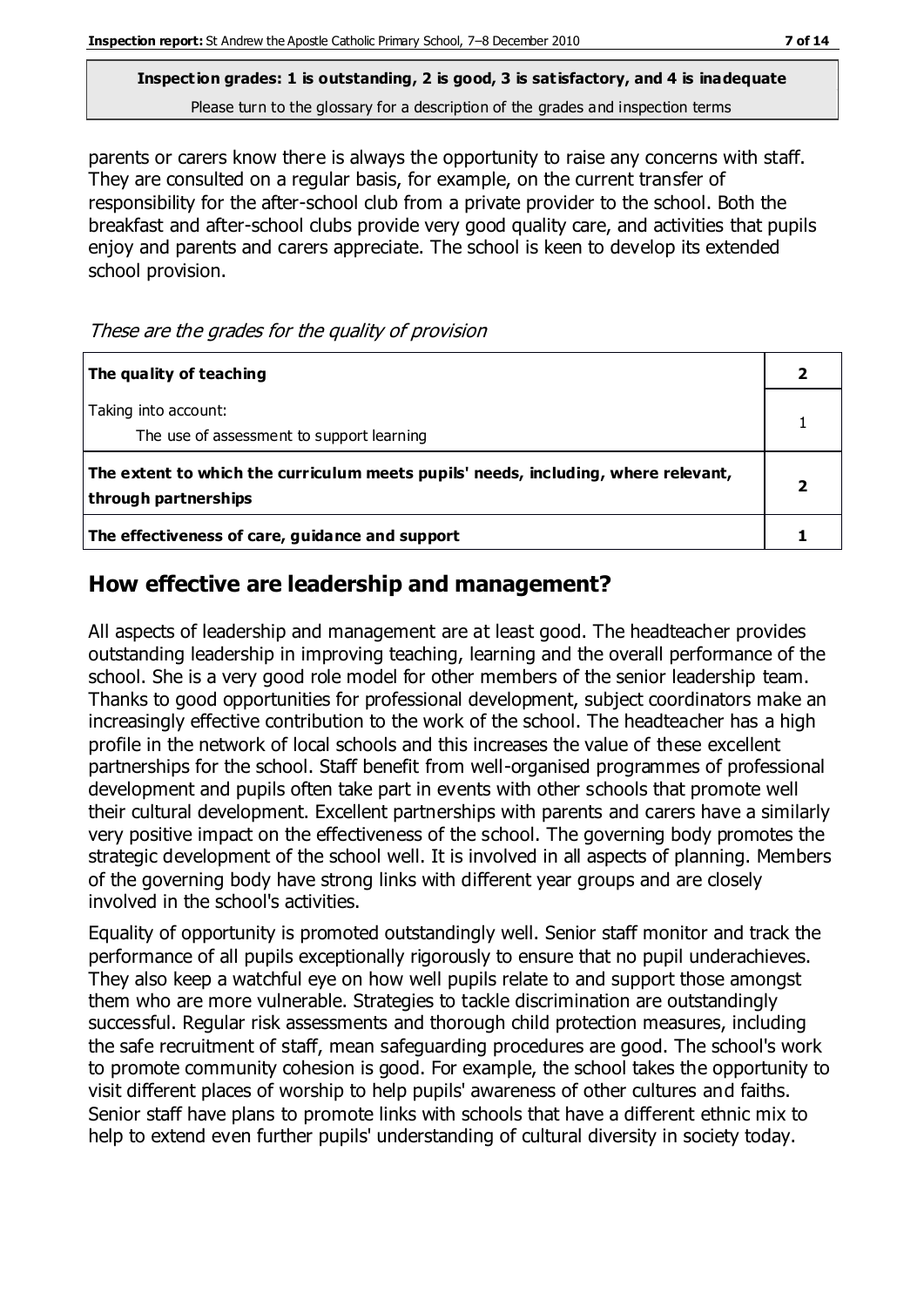Please turn to the glossary for a description of the grades and inspection terms

| The effectiveness of leadership and management in embedding ambition and driving<br>improvement                                                                  |                         |
|------------------------------------------------------------------------------------------------------------------------------------------------------------------|-------------------------|
| Taking into account:<br>The leadership and management of teaching and learning                                                                                   | 1                       |
| The effectiveness of the governing body in challenging and supporting the<br>school so that weaknesses are tackled decisively and statutory responsibilities met | $\overline{\mathbf{2}}$ |
| The effectiveness of the school's engagement with parents and carers                                                                                             | 1                       |
| The effectiveness of partnerships in promoting learning and well-being                                                                                           | 1                       |
| The effectiveness with which the school promotes equality of opportunity and tackles<br>discrimination                                                           | 1                       |
| The effectiveness of safeguarding procedures                                                                                                                     | $\overline{\mathbf{2}}$ |
| The effectiveness with which the school promotes community cohesion                                                                                              | $\overline{2}$          |
| The effectiveness with which the school deploys resources to achieve value for money                                                                             | 2                       |

## **Early Years Foundation Stage**

All aspects of the Early Years Foundation Stage are at least good. An excellent feature is the way the children quickly become well adjusted to the Nursery setting. They cooperate well with one another and play harmoniously together. Progress in these aspects of their development is excellent. Good teaching throughout both the Nursery and Reception Years means that children make good progress from their individual starting points. By the end of the Reception Year the majority are working at the expected levels in most areas of learning. However, a large minority are still working towards them in key areas of communication, language and literacy and mathematical development. There are very good opportunities for the children to work indoors, beyond the two adjoining rooms in the conservatory and outside in the secure play areas. The balance between child-initiated and adult-led activities is good. The children soon become inquisitive learners in the wellequipped rooms with their attractive displays and imaginative play areas. Children particularly enjoy and benefit from the links they have with older pupils, for example, in helping them to read well. All aspects supporting the children's welfare and safety are good. Despite a change of leadership in this key stage since the last inspection, leadership and management are good. Teamwork among all adults is a particular strength. Staff know the children very well and monitor their progress closely. Parents and carers report they are very pleased with the progress their children make in the two years. They feel very much part of their children's education. Many have benefited from a programme of courses organised for the school by a visiting parent mentor, who is herself a parent of pupils at the school.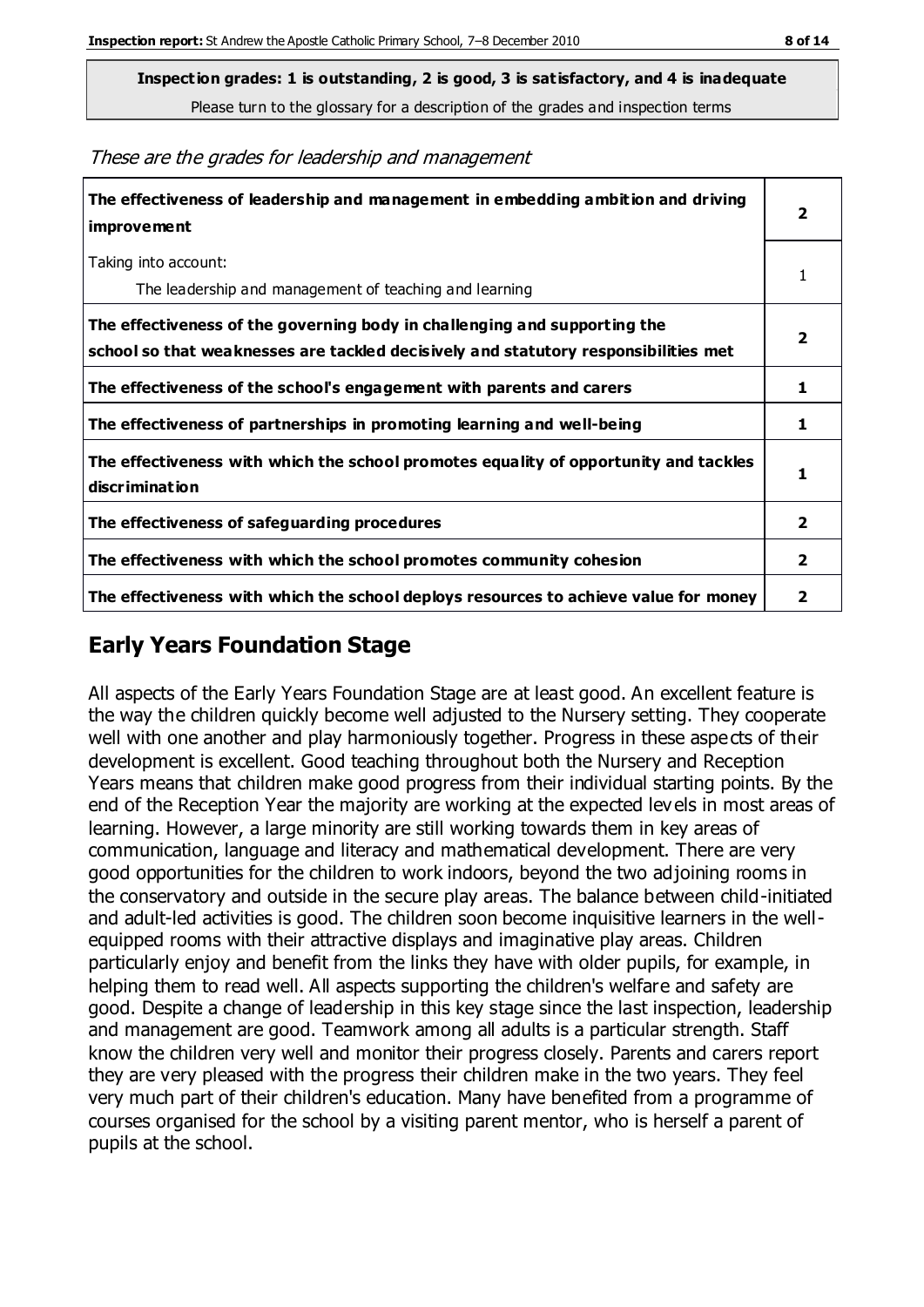**Inspection grades: 1 is outstanding, 2 is good, 3 is satisfactory, and 4 is inadequate**

Please turn to the glossary for a description of the grades and inspection terms

These are the grades for the Early Years Foundation Stage

| <b>Overall effectiveness of the Early Years Foundation Stage</b>                      |  |
|---------------------------------------------------------------------------------------|--|
| Taking into account:<br>Outcomes for children in the Early Years Foundation Stage     |  |
| The quality of provision in the Early Years Foundation Stage                          |  |
| The effectiveness of leadership and management of the Early Years Foundation<br>Stage |  |

## **Views of parents and carers**

In terms of the percentage of questionnaires returned, the response was fairly typical of most inspections of primary schools. Almost all the parents and carers who responded expressed highly positive views of the school. This was also true of several parents and carers that met with the team. They greatly value the welcoming, family atmosphere the staff generate. A comment typical of many received by inspectors was, 'This is a lovely school.' They appreciate how the school helps their children to achieve well and are unanimous in reporting that their children enjoy school. Inspectors endorse these opinions and consider they are a reflection of the highly-successful partnerships the school has with parents and carers. A few parents or carers expressed concern that unacceptable behaviour is not dealt with effectively. Inspectors find the school has excellent levels of support for the very few pupils who display challenging behaviour and take any incident of disruptive behaviour very seriously.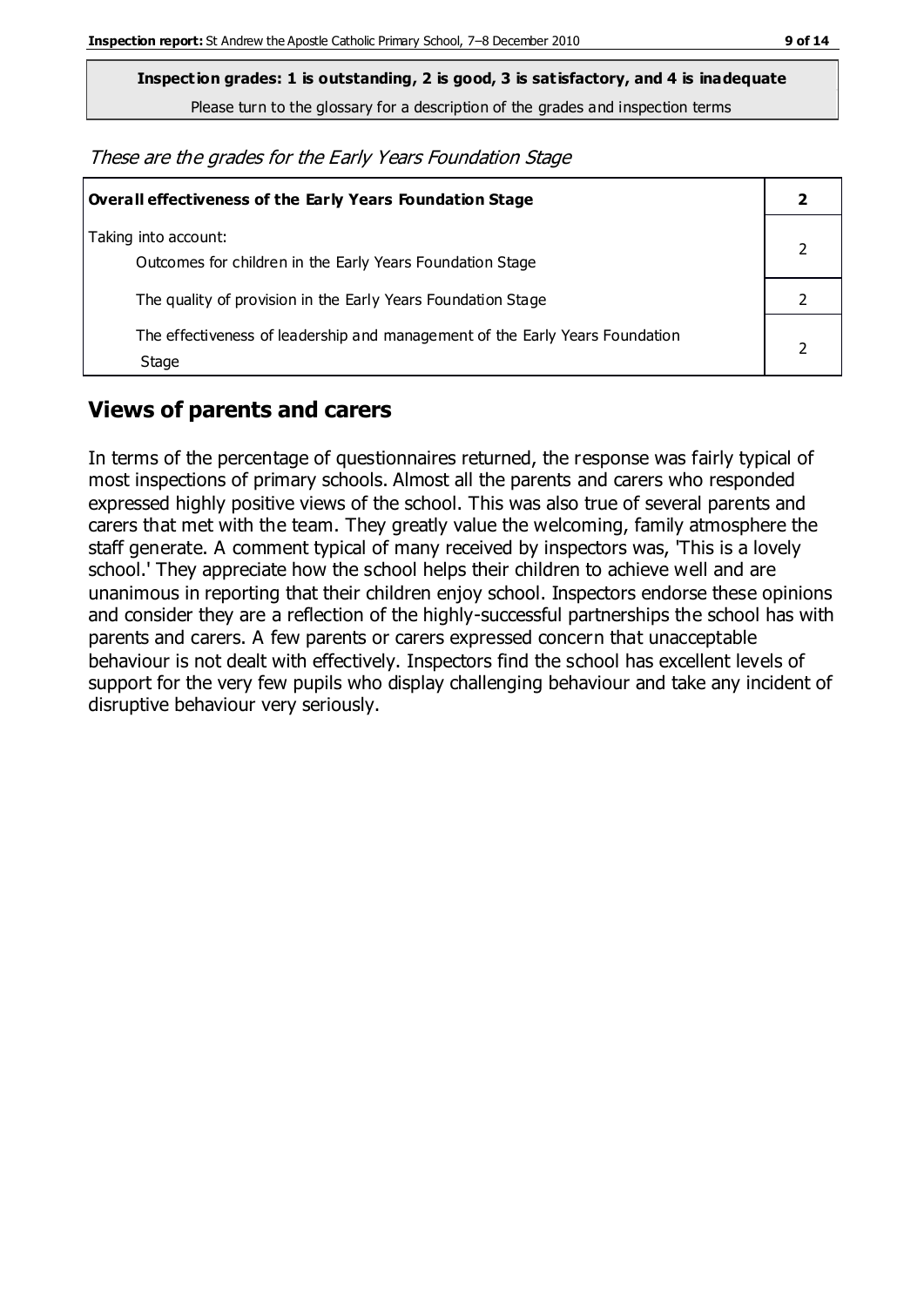#### **Responses from parents and carers to Ofsted's questionnaire**

Ofsted invited all the registered parents and carers of pupils registered at St Andrew the Apostle Catholic Primary School to complete a questionnaire about their views of the school.

In the questionnaire, parents and carers were asked to record how strongly they agreed with 13 statements about the school.

The inspection team received 52 completed questionnaires by the end of the on-site inspection. In total, there are 226 pupils registered at the school.

| <b>Statements</b>                                                                                                                                                                                                                                       | <b>Strongly</b><br>agree |               | <b>Agree</b> |               | <b>Disagree</b> | <b>Strongly</b><br>disagree |              |                |
|---------------------------------------------------------------------------------------------------------------------------------------------------------------------------------------------------------------------------------------------------------|--------------------------|---------------|--------------|---------------|-----------------|-----------------------------|--------------|----------------|
|                                                                                                                                                                                                                                                         | <b>Total</b>             | $\frac{1}{2}$ | <b>Total</b> | $\frac{1}{2}$ | <b>Total</b>    | $\frac{0}{0}$               | <b>Total</b> | $\frac{0}{0}$  |
| My child enjoys school                                                                                                                                                                                                                                  | 37                       | 71            | 15           | 29            | 0               | $\mathbf 0$                 | $\mathbf 0$  | $\mathbf 0$    |
| The school keeps my child<br>safe                                                                                                                                                                                                                       | 38                       | 73            | 12           | 23            | 0               | $\mathbf 0$                 | $\mathbf{1}$ | $\overline{2}$ |
| My school informs me about<br>my child's progress                                                                                                                                                                                                       | 30                       | 58            | 20           | 38            | $\overline{2}$  | 4                           | $\mathbf 0$  | $\mathbf 0$    |
| My child is making enough<br>progress at this school                                                                                                                                                                                                    | 34                       | 65            | 13           | 25            | 3               | 6                           | $\mathbf 0$  | $\mathbf 0$    |
| The teaching is good at this<br>school                                                                                                                                                                                                                  | 32                       | 62            | 16           | 31            | 4               | 8                           | 0            | $\mathbf 0$    |
| The school helps me to<br>support my child's learning                                                                                                                                                                                                   | 32                       | 62            | 17           | 33            | $\overline{2}$  | 4                           | $\mathbf 0$  | $\mathbf 0$    |
| The school helps my child to<br>have a healthy lifestyle                                                                                                                                                                                                | 30                       | 58            | 21           | 40            | $\mathbf{1}$    | $\overline{2}$              | $\mathbf 0$  | $\mathbf 0$    |
| The school makes sure that<br>my child is well prepared for<br>the future (for example<br>changing year group,<br>changing school, and for<br>children who are finishing<br>school, entering further or<br>higher education, or entering<br>employment) | 26                       | 50            | 24           | 46            | $\mathbf{1}$    | $\overline{2}$              | $\mathbf 0$  | $\mathbf 0$    |
| The school meets my child's<br>particular needs                                                                                                                                                                                                         | 31                       | 60            | 16           | 31            | 3               | 6                           | $\mathbf 0$  | $\mathbf 0$    |
| The school deals effectively<br>with unacceptable behaviour                                                                                                                                                                                             | 23                       | 44            | 23           | 44            | 4               | 8                           | $\mathbf{1}$ | $\overline{2}$ |
| The school takes account of<br>my suggestions and concerns                                                                                                                                                                                              | 26                       | 50            | 21           | 40            | 3               | 6                           | $\mathbf 0$  | $\mathbf{0}$   |
| The school is led and<br>managed effectively                                                                                                                                                                                                            | 34                       | 65            | 15           | 29            | $\overline{2}$  | $\overline{4}$              | $\mathbf 0$  | $\mathbf 0$    |
| Overall, I am happy with my<br>child's experience at this<br>school                                                                                                                                                                                     | 34                       | 65            | 13           | 25            | 3               | 6                           | $\mathbf 0$  | $\pmb{0}$      |

The table above summarises the responses that parents and carers made to each statement. The percentages indicate the proportion of parents and carers giving that response out of the total number of completed questionnaires. Where one or more parents and carers chose not to answer a particular question, the percentages will not add up to 100%.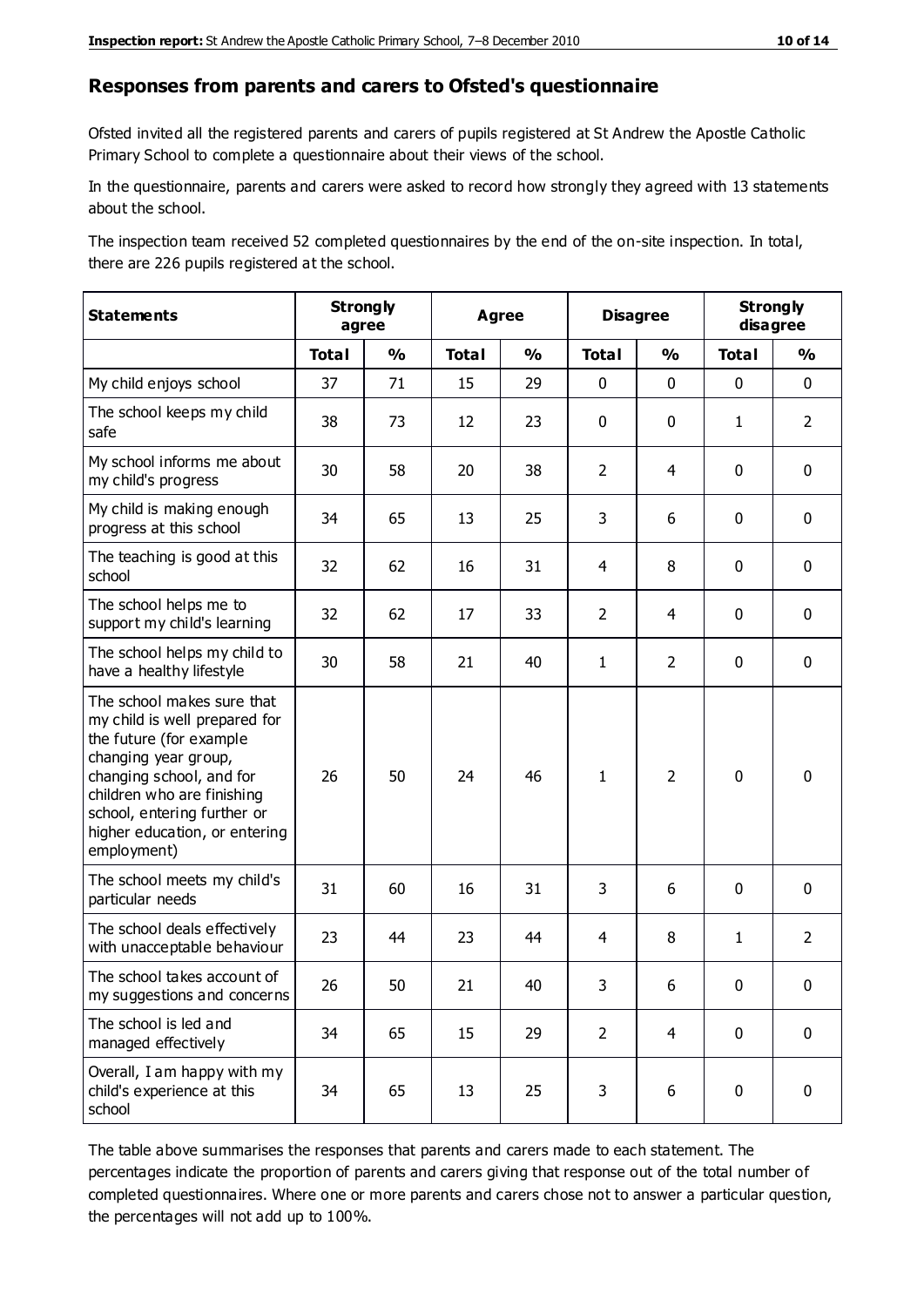## **Glossary**

| Grade   | <b>Judgement</b> | <b>Description</b>                                                                                                                                                                                                            |
|---------|------------------|-------------------------------------------------------------------------------------------------------------------------------------------------------------------------------------------------------------------------------|
| Grade 1 | Outstanding      | These features are highly effective. An outstanding school<br>provides exceptionally well for all its pupils' needs.                                                                                                          |
| Grade 2 | Good             | These are very positive features of a school. A school that<br>is good is serving its pupils well.                                                                                                                            |
| Grade 3 | Satisfactory     | These features are of reasonable quality. A satisfactory<br>school is providing adequately for its pupils.                                                                                                                    |
| Grade 4 | Inadequate       | These features are not of an acceptable standard. An<br>inadequate school needs to make significant improvement<br>in order to meet the needs of its pupils. Ofsted inspectors<br>will make further visits until it improves. |

#### **What inspection judgements mean**

#### **Overall effectiveness of schools**

|                       | Overall effectiveness judgement (percentage of schools) |      |                     |                   |
|-----------------------|---------------------------------------------------------|------|---------------------|-------------------|
| <b>Type of school</b> | <b>Outstanding</b>                                      | Good | <b>Satisfactory</b> | <b>Inadequate</b> |
| Nursery schools       | 58                                                      | 36   | 4                   | 2                 |
| Primary schools       | 8                                                       | 43   | 40                  | 9                 |
| Secondary schools     | 10                                                      | 35   | 42                  | 13                |
| Sixth forms           | 13                                                      | 39   | 45                  | 3                 |
| Special schools       | 33                                                      | 42   | 20                  | 4                 |
| Pupil referral units  | 18                                                      | 40   | 29                  | 12                |
| All schools           | 11                                                      | 42   | 38                  | 9                 |

New school inspection arrangements were introduced on 1 September 2009. This means that inspectors now make some additional judgements that were not made previously.

The data in the table above are for the period 1 September 2009 to 31 March 2010 and are the most recently published data available (see **[www.ofsted.gov.uk](http://www.ofsted.gov.uk/)**). Please note that the sample of schools inspected during the autumn and spring terms 2009/10 was not representative of all schools nationally, as weaker schools are inspected more frequently than good or outstanding schools.

Percentages are rounded and do not always add exactly to 100. Secondary school figures in clude those that have sixth forms, and sixth form figures include only the data specifically for sixth form inspection judgements.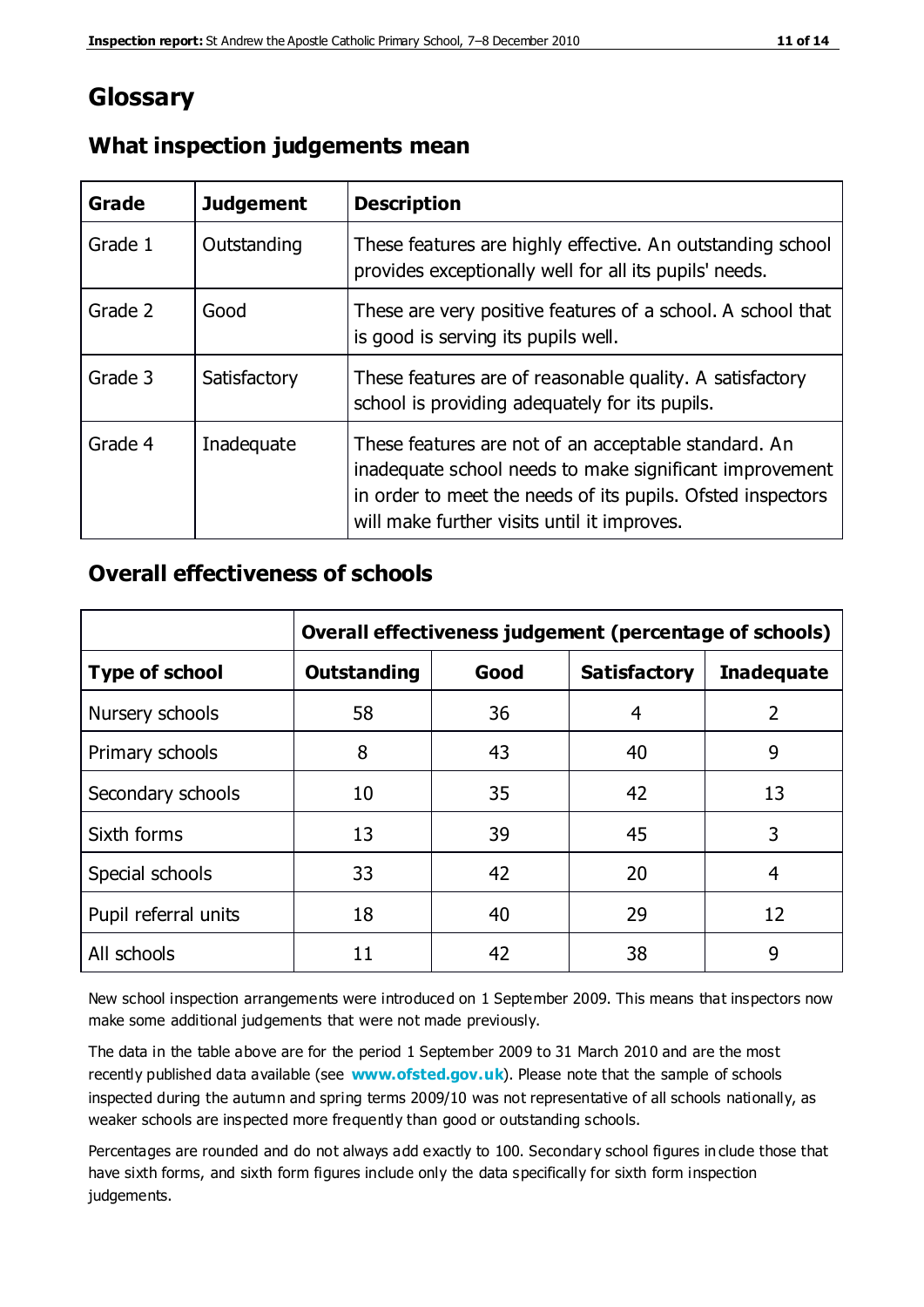# **Common terminology used by inspectors**

| Achievement:                  | the progress and success of a pupil in their learning,<br>development or training.                                                                                                                                                          |
|-------------------------------|---------------------------------------------------------------------------------------------------------------------------------------------------------------------------------------------------------------------------------------------|
| Attainment:                   | the standard of the pupils' work shown by test and<br>examination results and in lessons.                                                                                                                                                   |
| Capacity to improve:          | the proven ability of the school to continue<br>improving. Inspectors base this judgement on what<br>the school has accomplished so far and on the quality<br>of its systems to maintain improvement.                                       |
| Leadership and management:    | the contribution of all the staff with responsibilities,<br>not just the headteacher, to identifying priorities,<br>directing and motivating staff and running the school.                                                                  |
| Learning:                     | how well pupils acquire knowledge, develop their<br>understanding, learn and practise skills and are<br>developing their competence as learners.                                                                                            |
| <b>Overall effectiveness:</b> | inspectors form a judgement on a school's overall<br>effectiveness based on the findings from their<br>inspection of the school. The following judgements,<br>in particular, influence what the overall effectiveness<br>judgement will be. |
|                               | The school's capacity for sustained<br>improvement.                                                                                                                                                                                         |
|                               | Outcomes for individuals and groups of pupils.                                                                                                                                                                                              |
|                               | The quality of teaching.                                                                                                                                                                                                                    |
|                               | The extent to which the curriculum meets<br>pupils' needs, including, where relevant,<br>through partnerships.                                                                                                                              |
|                               | The effectiveness of care, guidance and<br>support.                                                                                                                                                                                         |
| Progress:                     | the rate at which pupils are learning in lessons and<br>over longer periods of time. It is often measured by<br>comparing the pupils' attainment at the end of a key                                                                        |

stage with their attainment when they started.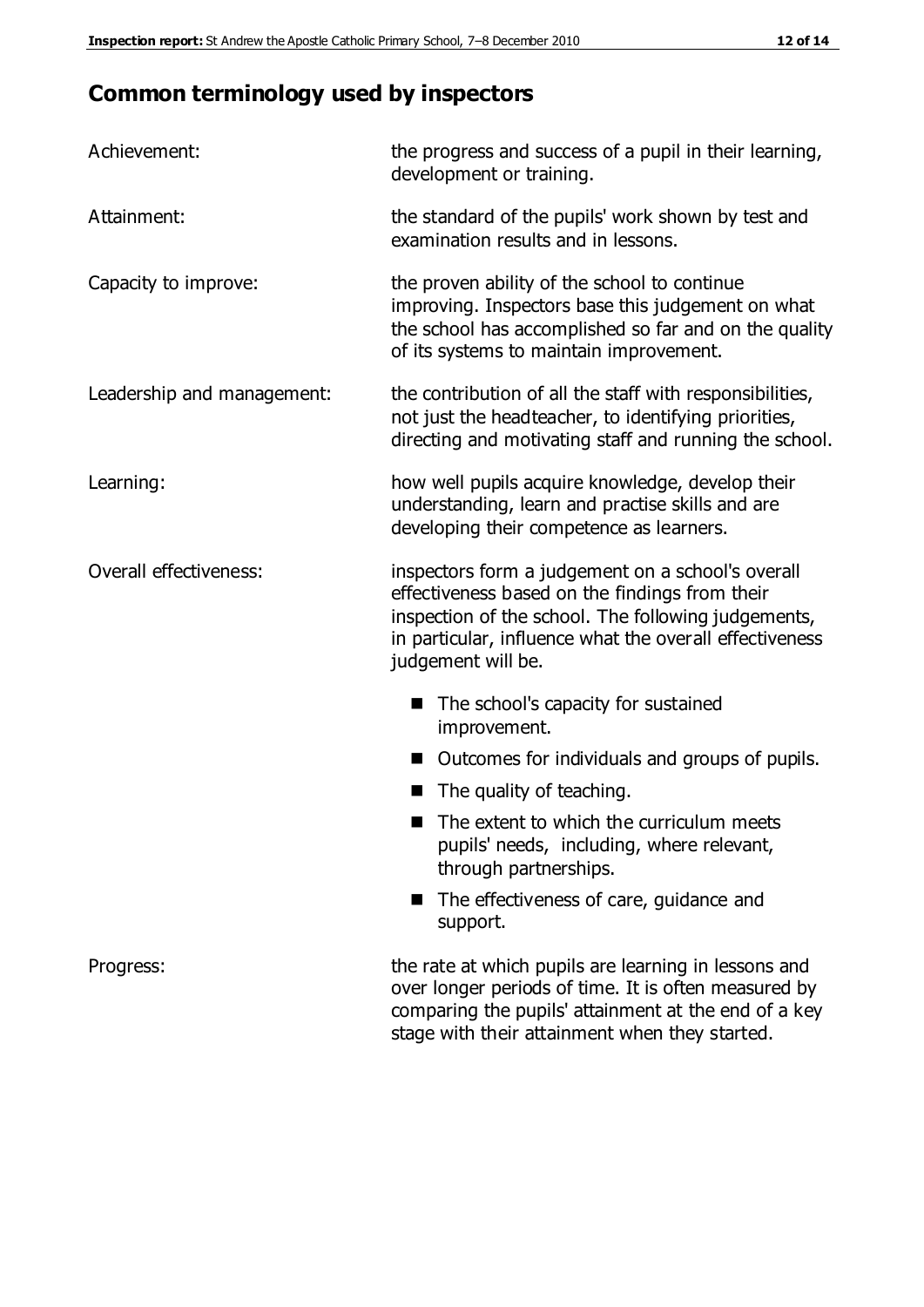#### **This letter is provided for the school, parents and carers to share with their children. It describes Ofsted's main findings from the inspection of their school.**

9 December 2010

#### Dear Pupils

#### **Inspection of St Andrew the Apostle Catholic Primary School, Liverpool, L26 1TD**

It was a great pleasure to inspect your school. You were all extremely friendly and helpful and we enjoyed finding out from you how you are getting on. We particularly enjoyed the meeting we held with the school council and other pupils. On behalf of the inspection team I would like to share with you what we found.

Your school is providing you with a good education. Some of its work is outstanding. Your behaviour is excellent and this means you learn well. You told us bullying is very rare and that, if it happens, the staff deal with it promptly. You take on responsibilities extremely well and we were very impressed with how older pupils take care of the younger children, helping them to feel part of a big family. You make good progress in lessons and, by the time you leave at the end of Year 6, most of you reach the standards expected in English and mathematics. This is because the teaching you receive is good and you work hard. You told us how much you enjoy the activities in school. School leaders do a good job. Your headteacher is an outstanding leader. The way staff check how well you are doing to make sure no one is slipping behind is excellent. The staff take outstanding care of you all so that you feel safe and have someone to turn to if you have need. They have built up excellent links with your parents and carers and with other schools, all to very good effect.

Part of my job is to identify how the school can be even better. There are two improvements for staff to make.

- Boys are not doing as well as they might with writing so the school is going to continue to focus on this. Boys, you can help by knowing your targets for writing and doing your best to improve your work.
- There are not enough of you achieving Level 5 in mathematics, so staff will aim to help you to do better. You can all help by really trying your best in lessons.

Please continue to work hard and enjoy school. I send you all my best wishes for the future.

Yours sincerely

Frank Carruthers Lead inspector